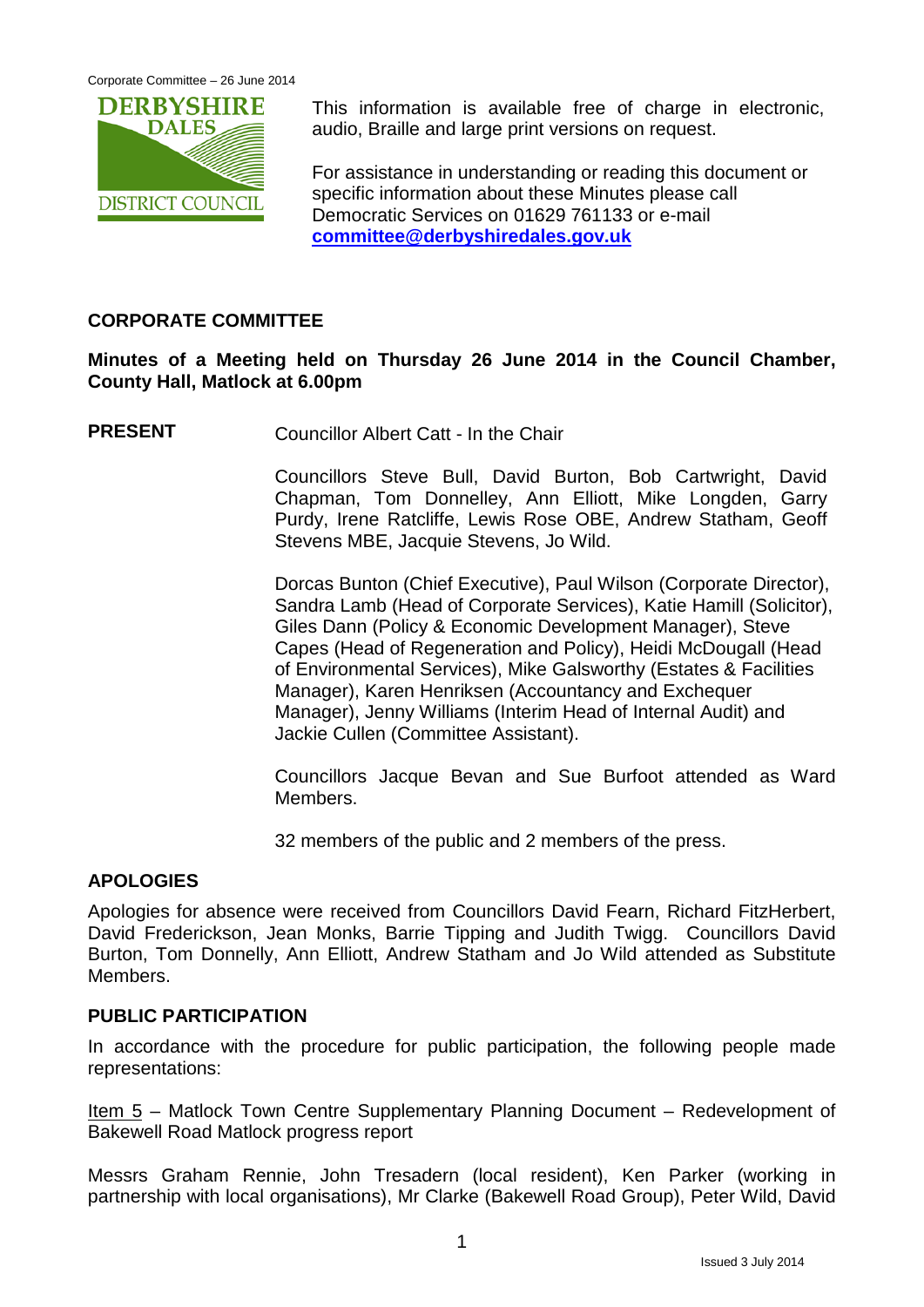Jones, Martin Burfoot, Professor Brian Ford (all local residents), Mrs Helen Crane (Bakewell Road Group) and Tony Symes (Chair of Matlock Civic Association).

Councillor Sue Burfoot spoke as Ward Member.

#### Item 6 – Community Governance Review – Hathersage and Outseats

Councillor Peter Mander, Chair of Hathersage Parish Council and Councillor Mrs Pauline Whitney (Vice Chair of Outseats Parish Council) spoke in favour of the application, and requested 14 Parish Councillors be elected instead of the 10 in the Recommendation.

Councillor Jacque Bevan spoke as Ward Member.

#### **46/14 – MINUTES**

It was moved by Councillor Albert Catt, seconded by Councillor Jacque Stevens and

**RESOLVED** (unanimously) That the minutes of the meeting of the Corporate Committee held on 20 March 2014 be approved as a correct record.

The Minutes were signed by the Chairman.

# **47/14 – MATLOCK TOWN CENTRE SUPPLEMENTARY PLANNING DOCUMENT, REDEVELOPMENT OF BAKEWELL ROAD, MATLOCK – PROGRESS REPORT**

The Committee considered a report that summarised the outcome of the Bakewell Road Community Engagement Workshop held on  $8<sup>th</sup>$  March 2014, and sought a Member decision on the most appropriate option to take the project forward. The three available options were outlined in Section 3 of the report.

It was acknowledged that a partnership approach was required and it was suggested that the District Council should work with the community, including Councillors, Officers and the Town Council.

It was moved by Councillor Geoff Stevens, MBE, seconded by Councillor Ann Elliot and

| <b>RESOLVED</b> | 1. That the Committee welcomes the outcome of the Bakewell<br>Road Workshop held on the 6 <sup>th</sup> March and thanks all those who<br>participated.                                                                                                                                                         |
|-----------------|-----------------------------------------------------------------------------------------------------------------------------------------------------------------------------------------------------------------------------------------------------------------------------------------------------------------|
|                 | 2. That Option 3 is pursued and the District Council provides<br>technical support, including Officer time and meeting facilities,<br>to enable the community, through its representative group, to<br>develop a sustainable solution which most closely fits the<br>principles of the Matlock Town Centre SPD. |
|                 | 3. That the contribution of Henry Davidson Developments be<br>acknowledged the Corporate Director be authorised to conclude<br>the arrangement in such terms as are reasonable and<br>appropriate.                                                                                                              |
|                 | 4. That the Committee affirms the principles of the Matlock Town<br>Centre SPD.                                                                                                                                                                                                                                 |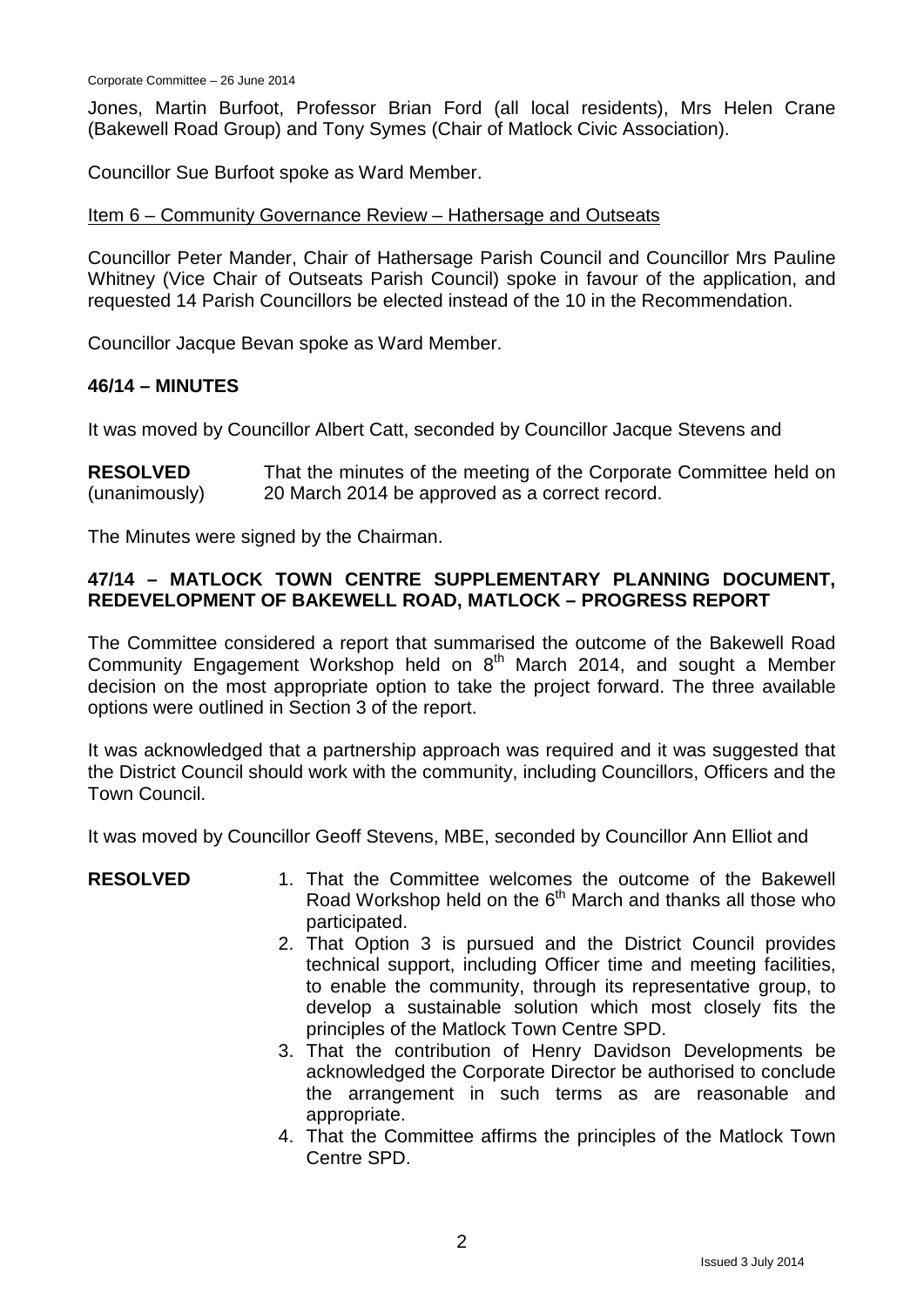Corporate Committee – 26 June 2014

| Voting:     |    |
|-------------|----|
| For         | 14 |
| Against     | O  |
| Abstentions | 1  |

The Chairman declared the motion carried.

### **48/14 – COMMUNITY GOVERNANCE REVIEW – HATHERSAGE AND OUTSEATS**

The Committee considered a report that detailed two petitions signed by at least 5% of electors from each Parish calling for the Council to undertake a Community Governance Review to dissolve the current parishes of Hathersage and Outseats; to create one new parish council called Hathersage, and to review the electoral arrangements for that new parish council.

The Committee was required to consider the petition alongside the principles of the Community Governance Review framework, and to determine whether the proposal was considered to be in the interests of the local community and represent convenient local government.

In terms of the proposal to create a new Parish of Hathersage, the most appropriate mechanism under the new provisions was to dissolve the current parishes of Hathersage and Outseats and create of new parish, with electoral arrangements to suit. A map showing the proposed boundaries was attached as Appendix 1 to the report.

The two Ward Members for Hathersage and Eyam had been consulted on the petition and their preliminary views were set out in the report.

In terms of electoral arrangements, the Committee was asked to determine the number of elected members to represent the new parish council, if indeed the proposal came to fruition. Taking the mid-range of the elector ratio throughout the Derbyshire Dales of 1:150 as a guide would provide for a parish council of 10 elected members. Comparable Councils of this size included Tideswell and Cromford, each with a membership of 10. However, representatives from the two parishes requested that the number of parish councillors be 14. If approved the changes would be effective for the 2015 parish council elections.

It was moved by Councillor Lewis Rose OBE, seconded by Councillor Garry Purdy and

- **RESOLVED** (unanimously) 1. That in response to the two petitions from the parish councils of Hathersage and Outseats, the Council undertakes a Community Governance Review which consults on the proposition to
	- a. dissolve the current parishes of Hathersage and Outseats
	- b. create a new parish called Hathersage with boundaries set out in the Map at appendix 1
	- c. create a parish council of 14 members to serve on the new Parish Council of Hathersage
	- 2. That the results of the consultation be presented to the September meeting of the Committee.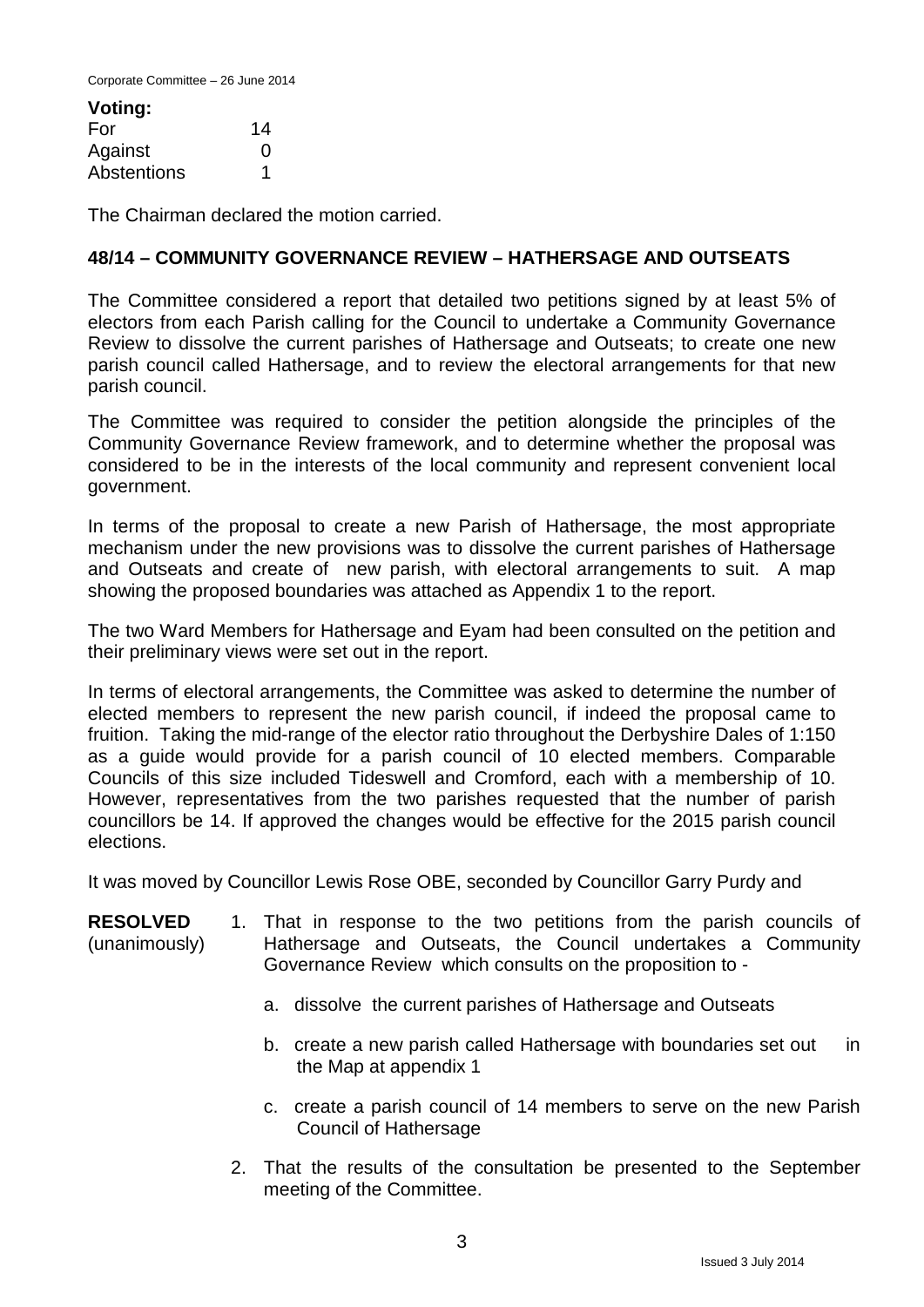#### **49/14 – ABC IMPROVEMENTS TO EXTERNAL AUCTION AREA**

Councillor David Burton left the meeting at 7.20pm prior to discussion of this item.

The Committee considered a report that updated proposals to improve the current temporary external auction areas to provide a permanent sheltered / covered lairage for the sale of sheep and which, in line with the noise management plan considered by the Environment Committee, sought to reduce noise associated with livestock that are kept at the market overnight to a reasonably practicable level.

Bagshaws proposed a new building at the ABC Bakewell to be constructed to cover the area between the calf/sheep shed and the cattle shed and , at their own expense, commissioned Architects to draw up proposals for how such a cover to the outside sale area could be achieved. The proposals were outlined in the report.

It was not intended to extend or increase the number of animals sold at the market or to increase the overall capacity but merely to ensure that the existing temporary penning would be covered and so be protected from adverse weather.

In order for the scheme to be taken further it would be necessary for planning permission to be sought. Bagshaws had conducted initial discussions with the Peak District National Park Authority. Further, as part of the planning process Bagshaws would need to consult with nearby residents and owners of adjoining properties, and possibly the wider community.

The total cost of delivering the proposals was not yet known but Bagshaws were investigating whether there may be any grants in the Agricultural sector that could be accessed for this purpose.

It was moved by Councillor Geoff Stevens, MBE, seconded by Councillor David Chapman and

- **RESOLVED** (unanimously) 1. That the proposals for the improvements to the ABC as outlined in the report be agreed in principal subject to Bagshaws carrying out a wide public consultation exercise as part of the planning application.
	- 2. That such public consultation include discussion with the Town Council and that a drop in session be held at the ABC where the proposals could be fully explained to local residents and other interested parties

#### **50/14 – ANNUAL GOVERNANCE STATEMENT 2013-14**

The Committee considered a report that sought approval for the Annual Governance Statement, which was consistent with the CIPFA/SOLACE Framework "Delivering Good Governance in Local Government", and met the requirements of the Accounts and Audit Regulations 2011.

The Accountancy and Exchequer Manager advised the Committee that, a revised calculation had been made in light of the under-spend on the General Fund, which showed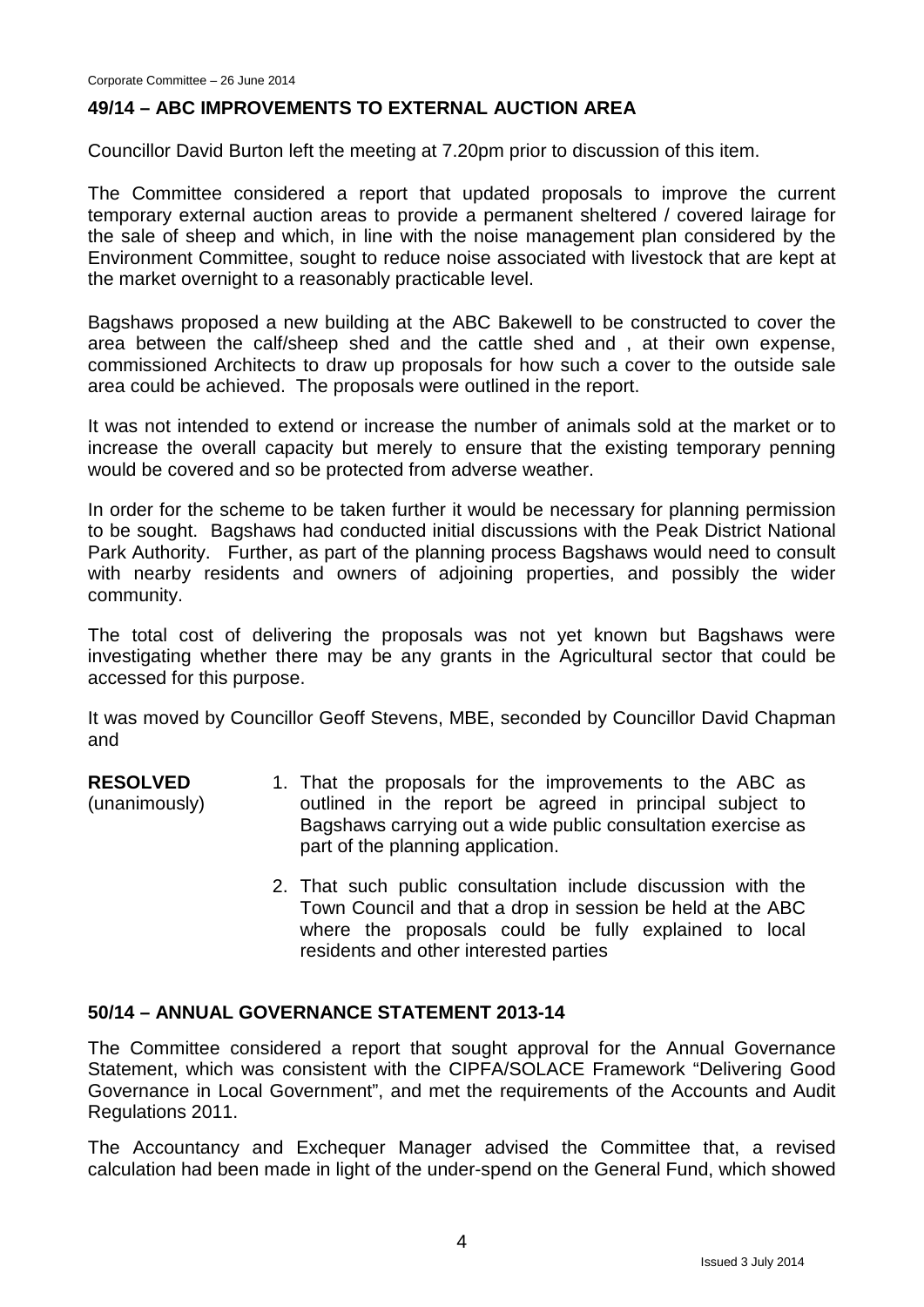an overall savings requirement of approximately £1.35 million over the next 5 years (Minute No. 33/14).

The Annual Governance Statement was attached as Appendix 1 to the report; Section 5 of which identified any significant governance issues.

In accordance with proper practice, the Annual Governance Statement was to be signed by the Leader of the Council and by the Chief Executive, who must be satisfied that the document was supported by reliable evidence and accurately reflected the Council's governance arrangements. Consideration by the Corporate Committee helped to provide that assurance.

It was moved by Councillor Steve Bull, seconded by Councillor Jo Wild and

**RESOLVED** (unanimously) 1. That the Annual Governance Statement 2013-14 be approved 2. That the significant governance issues, and the actions to address them, be noted.

# **51/14 – LAND AND PROPERTY DISPOSALS – NOS. 5/5a TOWN HALL YARD, ASHBOURNE**

The Committee considered a report recommending a variation to the previously approved disposal of Nos. 5/5a Town Hall Yard, Ashbourne to Experience Ashbourne Limited (EAL).

The Estates Manager drew the Committee's attention to two items: firstly, he had received a further letter from the Community Interest Company, the contents of which were read out at the meeting; secondly that Recommendation 4 be amended to read 'That a legal notice is served after 01 July 2014, bringing EAL's existing tenancy to an end on 30 June 2015.

A structural and condition survey was undertaken in 2009 which indicated that in the order of £24,000 of repairs were required to No 5/5a Town Hall Yard to bring the property up to a good standard.

At the 17 February 2011 meeting of Partnership and Regeneration Committee, an offer from Experience Ashbourne Ltd for the freehold purchase of Nos 5/5a Town Hall Yard, Ashbourne was considered. It was acknowledged at the time that the offer of £60,000 was less than the market value of the property, but in view of its present condition and taking account of the voluntary status of EAL and value to the local community the offer was accepted. Since that time, a revised offer had been received from Experience Ashbourne Ltd, who had confirmed that they would like to set up a Community Interest Company (CIC) with the aim of purchasing the property from the District Council at the previously agreed price of £60,000. Should the sale proceed, it would be their intention to refurbish, relocate and subsequently sell on the property for redevelopment with any profits realised from this venture being retained by the CIC for use within the local community.

The District Council's Valuer considered that the current market value of the building, taking account of its present condition and existing tenancies, was in the order of £75,000.

The disposal of the property at the price of £60,000 to a single party without advertising on the open market would constitute an undervalue transaction. It was considered that the disposal as proposed would contribute to the promotion or improvement of the economic, social or environmental well-being of the area and therefore the District Council could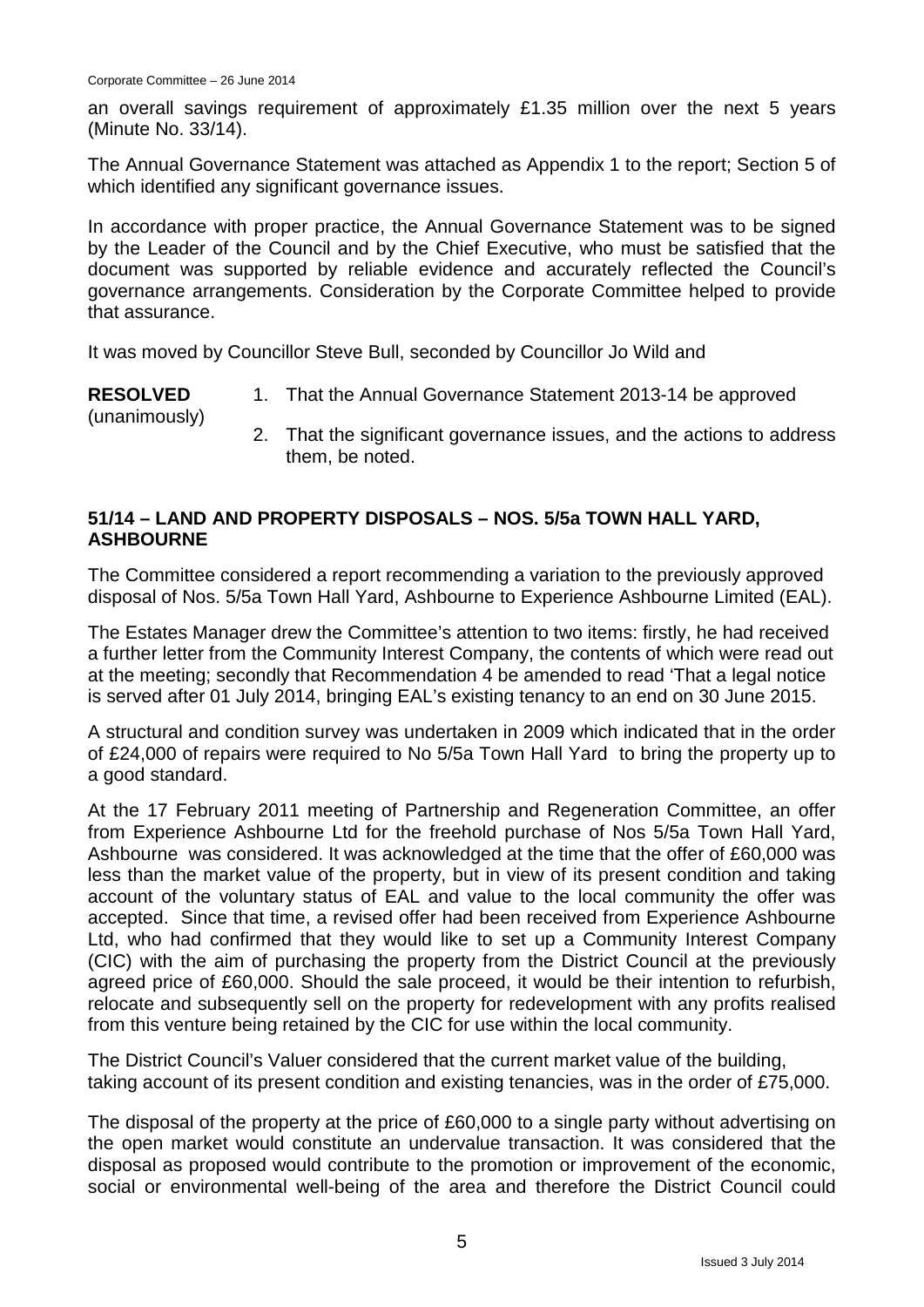dispose of the property at an undervalue under the terms of the General Disposal Consent 2003. The proposed terms were set out in the report.

The decision of this Committee was entirely without prejudice to any future decisions by the District Council as Planning Authority.

It was moved by Councillor Steve Bull, seconded by Councillor Tom Donnelly and

- **RESOLVED** (unanimously) 1. That the offer of £60,000 from Experience Ashbourne Ltd as described in section 2.3 of the report for the freehold purchase of Nos 5/5a Town Hall Yard, Ashbourne shown edged in heavy black in Appendix 1 by a Community Interest Company be accepted provided that the sale has completed by 30 June 2015.
	- 2. That each party be responsible for their own legal costs.
	- 3. That the disposal in 1 above constitutes as an undervalue transaction permitted under the General Disposal Consent 2003 be noted
	- 4. That a legal notice is served after 01 July 2014 bringing EAL's existing tenancy to an end on 30 June 2015
	- 5. That, should the sale not be completed by 30 June 2015, the freehold of the property be offered for sale with vacant possession on the open market by public auction by an estate agent experienced in the sale of such properties with the guide and reserve prices being set by the Council's Valuer in consultation with the Auctioneers.

### **52/14 – PERFORMANCE REPORT 2013-14**

The Committee considered a report showing the District Council's performance since 2013/14. With regard to the 9 Priority Indicators for services that fall under the remit of this Committee, 7 out of 9 targets were achieved and performance improved in 6 indicators.

Regarding monitoring this year, 2 indicators had been classified as Red and 1 as Amber at the start of 2014/15 to ensure adequate monitoring and corrective action was implemented to help improve or sustain performance during the year. The remaining 6 had been classified as Green.

Appendix 1 to the report gave a summary of performance against the indicators in 2013/14 and set out the targets for 2014/15.

Progress on all of the Priority Indicators would be reported at the next Committee meeting in December 2014.

It was moved by Councillor Jacquie Stevens, seconded by Councillor Garry Purdy and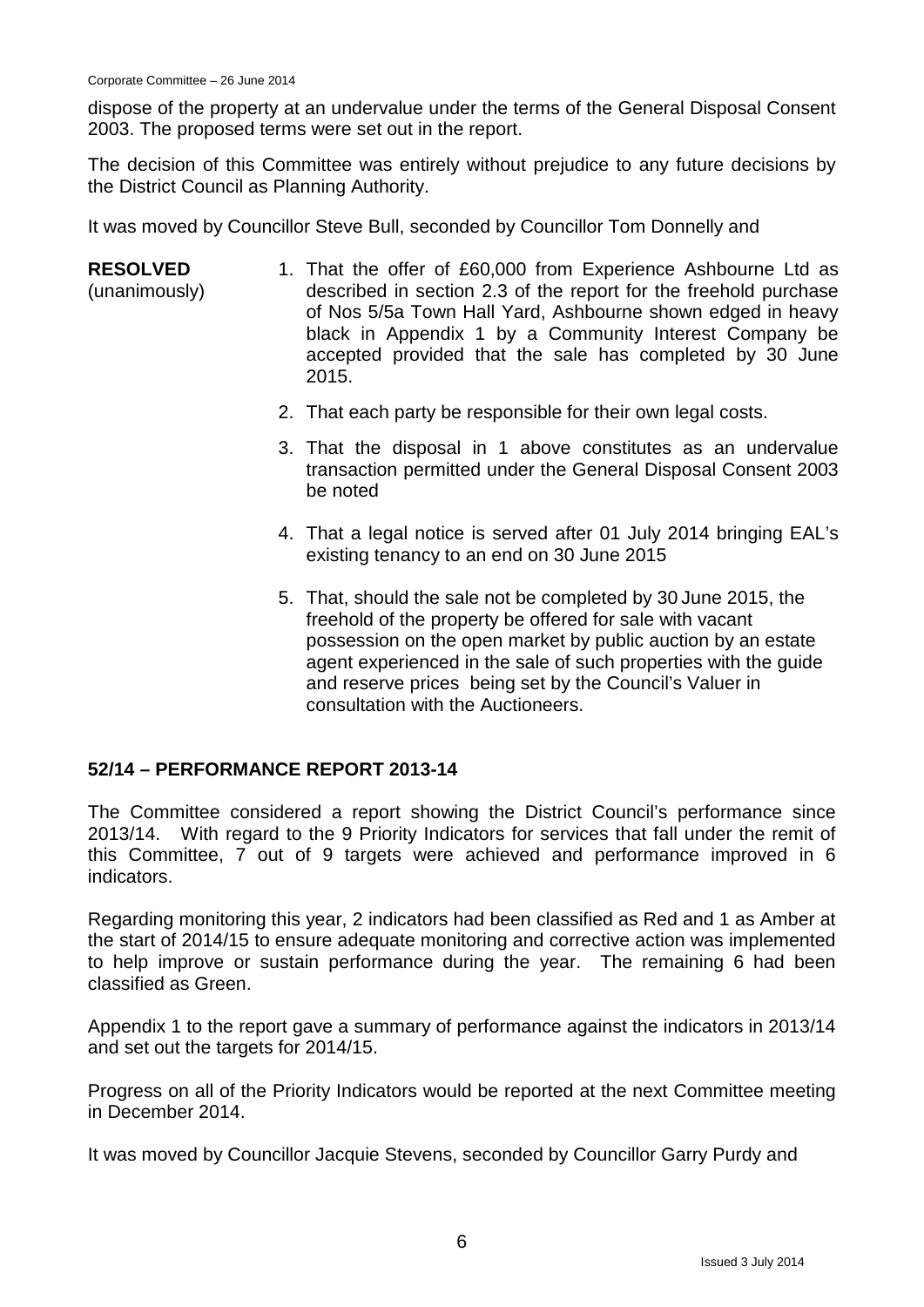# **RESOLVED**

(unanimously)

- 1. That the improvement in performance in 6 of the 9 Performance Indicators falling under the remit of this Committee in 2013/14 be noted
- 2. That the the 2014/15 classification of Performance Indicators be noted
- 3. That the the areas of under-performance as areas for improvement be noted and the proposed action plans for the Red and Amber indicators be approved

# **53/14 – INTERNAL AUDIT REPORT 2013-14**

The Committee considered a report that:

- Presented a summary of the internal work undertaken from which the opinion on the internal control environment was derived
- Provided an opinion on the overall adequacy and effectiveness of the Council's control environment including any qualifications to that opinion
- Drew attention to any issues that needed to be considered for inclusion in the Annual Governance Statement
- Compared work actually undertaken with that which was planned and summarised performance
- Commented on compliance with the Public Sector Internal Audit Standards (PSIAS)
- Commented on the results of the quality assurance programme
- Confirmed the organisational independence of internal audit.
- Reviewed the performance of the Internal Audit Consortium against the current Internal Audit Charter.

Overall, 82.5% of the areas audited received a good or satisfactory opinion demonstrating that on the whole there were effective systems of governance, risk management and control in place. There were no areas that were judged to be unsatisfactory or unsound.

There were 3 marginal reports issued during the year where only limited assurance on the reliability of internal controls can be given. Management had agreed the recommenddations made and the timescales for their implementation.

The internal control issues arising from audits completed in the year had been considered during the preparation of the Annual Governance Statement. None of the control weaknesses identified during the year was deemed significant enough for inclusion within the Annual Governance Statement.

It was moved by Councillor Lewis Rose, OBE, seconded by Councillor Garry Purdy and

**RESOLVED** (unanimously) 1. That the Internal Audit Annual Report for 2013/14 be noted.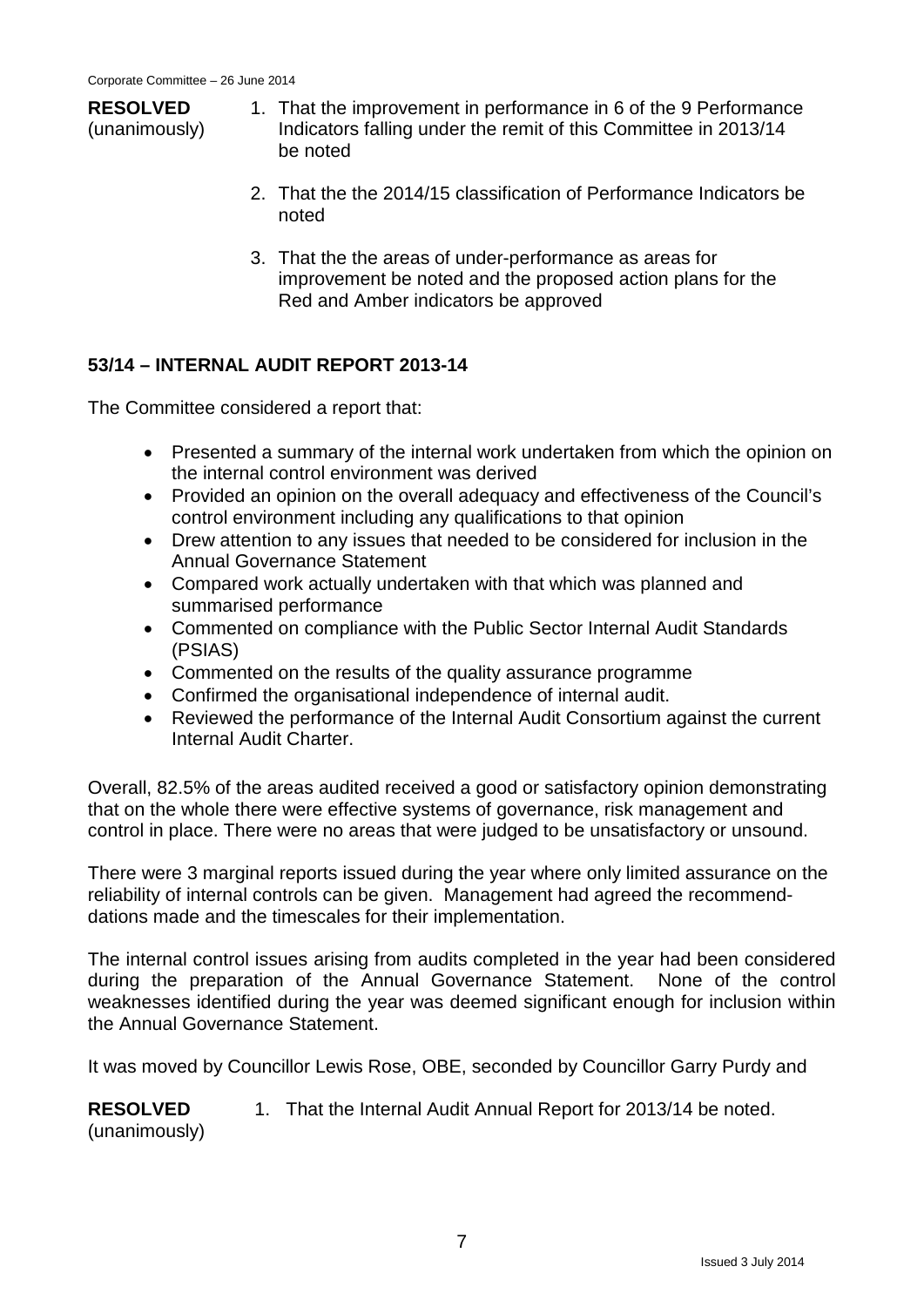# **54/14 – INTERNAL AUDIT REPORTS CONCLUDED TO DATE UNDER THE 2013/14 OPERATIONAL AUDIT PLAN**

A report was presented which asked the Committee to consider the final reports produced in accordance with the internal audit reviews undertaken in compliance with the 2013/2014 Operational Audit Plan.

The report set out areas reviewed, levels of assessment and recommendations made.

It was moved by Councillor Lewis Rose, OBE, seconded by Councillor Tom Donnelly and

**RESOLVED** (unanimously) That the Committee note the findings and conclusions of the internal audit reviews.

# **55/14 – ANTI-FRAUD, BRIBERY AND CORRUPTION STRATEGY (including Money Laundering Policy)**

The Committee considered a report presenting the Council's draft updated Anti-Fraud, Bribery and Corruption Strategy (including Money Laundering Policy) which was attached as Appendix 1 to the report.

The Council last reviewed its Counter Fraud Policy and Strategy in 2011 and Money Laundering Policy in 2010. The policies had been reviewed to ensure that they are kept up-to-date and remain relevant.

The strategy recommended for adoption had been developed from the existing strategy which had been brought up to date to reflect developing good practice amongst other local authorities, for example, by increasing reference to the Bribery Act. If there were further legislative or changes in best practice then the strategy would be reviewed accordingly.

It was moved by Councillor Lewis Rose, OBE, seconded by Councillor Steve Bull and

- **RESOLVED** (unanimously) 1. That the revised Anti-Fraud, Bribery and Corruption Strategy (including Money Laundering Policy) be adopted and publicised.
	- 2 That the Anti-Fraud, Bribery and Corruption Strategy (including Money Laundering Policy) be reviewed in two years' time, or earlier if necessary.

### **56/14 – REVIEW OF THE iPAD PILOT**

A report was presented which updated the Committee on feedback from members of the iPad pilot group on their experience and included recommendations on the future ICT platform for elected Members.

Protocols to encourage electronic communication as the method of first choice had been developed during the pilot and were set out in the report. Training had been provided on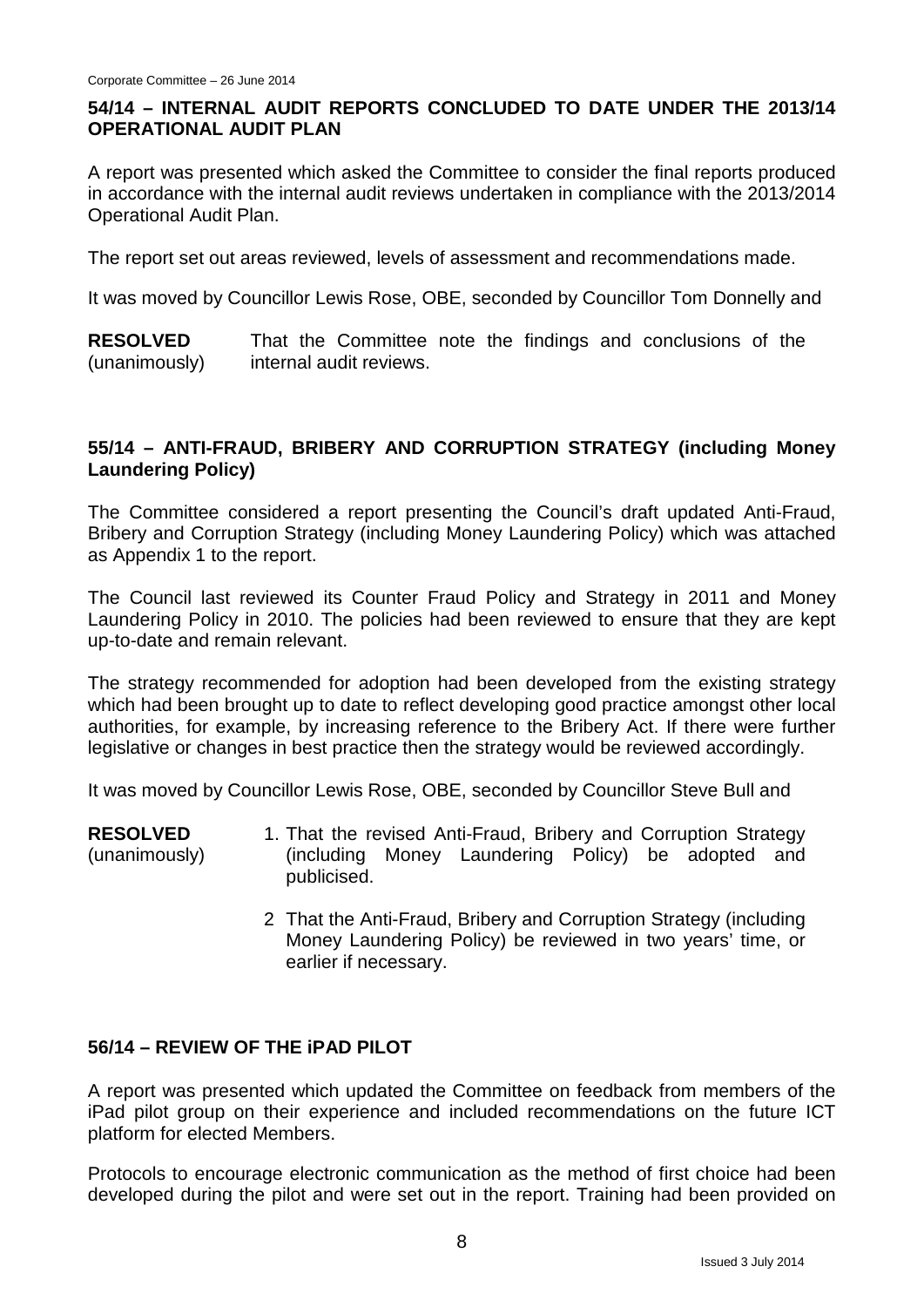basic functionality, how to use the Member Portal, and the on line planning application consultation process. On-going training was available on a 1:1 basis on request from the Joint ICT service.

14 members of the pilot group (including 2 Officers) had completed a questionnaire, designed to capture Members' views on the iPad's functionality and their experience in practice. The results to set questions were summarised in table form at Appendix 1 to the report.

The savings associated with the use of iPads, including print and mail costs, connection costs and officer use of iPads were outlined in the report.

It was moved by Councillor Geoff Stevens, MBE, seconded by Councillor Garry Purdy and

- **RESOLVED** (unanimously) 1. That the iPad is specified as the standard device for all Members of the District Council with effect from the new Council in 2015.
	- 2. That all existing Members of the Council not currently using the iPad be invited to exchange their laptop for an iPad for their remaining term of office.
	- 3. That the current monthly allowance towards home broadband connection be discontinued for all Members using the iPad device.
	- 4. That training in the use of the iPad is made available by the Joint ICT Service on a 1:1 basis.
	- 5. That the Head of Corporate Services be delegated authority to work in partnership with the Joint ICT Service to develop use of the iPad and, in particular to:
		- refine protocols to enable the complete move to paperless Council and Committee meetings for all iPad users by September 2014,
		- evaluate the effectiveness of iPad training,
		- source the most practicable accessories including the ability to print,
		- develop the content of the Member Portal, and
		- improve Wi-Fi in Matlock Town Hall in support of agile working

### **57/14 – EXCLUSION OF THE PUBLIC AND PRESS**

It was moved by Councillor Albert Catt, seconded by Councillor Jacquie Stevens and

**RESOLVED** That in accordance with Section 100(a) of the Local Government Act